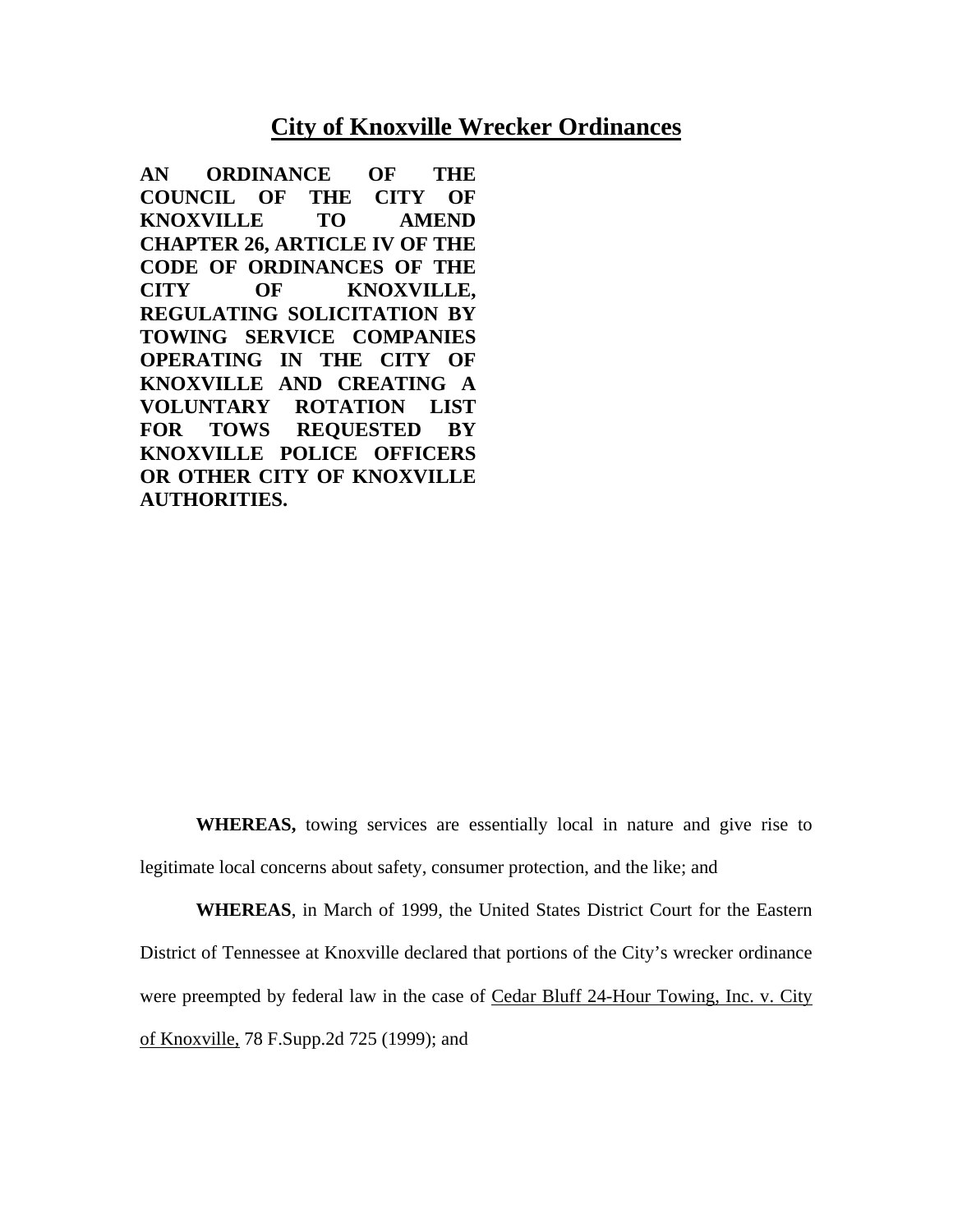**WHEREAS,** since Cedar Bluff 24-Hour Towing was decided, the United States Supreme Court in the case of City of Columbus v. Ours Garage and Wrecker Services, Inc., 536 U.S. 424 (2002) declared that municipalities may regulate the towing industry so long as the regulations are reasonably related to safety; and

**WHEREAS**, the City of Knoxville, through the Knoxville Wrecker Commission, has held numerous meetings involving the public over the course of the past several years to discuss concerns with the wrecker industry in Knoxville, including recent meetings to discuss the establishment of a voluntary rotation service for certain types of tow services; and

**WHEREAS**, the Commission has also heard numerous complaints from individuals over the past several years, including recent complaints regarding solicitation of business at the scenes of accidents; and

**WHEREAS,** the Commission has recommended that the City ban solicitation to protect the public from the safety hazards associated with solicitation, which include towing operators fighting over tows and police officers having to deal with additional traffic at the accident scene; and

**WHEREAS**, the Commission has also recommended that the City implement a rotation system which will create a voluntary list of wrecker companies willing to abide by regulations established by the Knoxville Police Department while towing vehicles at the request of police officers and other City representatives; and

**WHEREAS**, the ordinance will not prohibit any wrecker company from going to the scene of the accident if they have been contacted by the owner or driver of the vehicle or by E-911 dispatch; and

2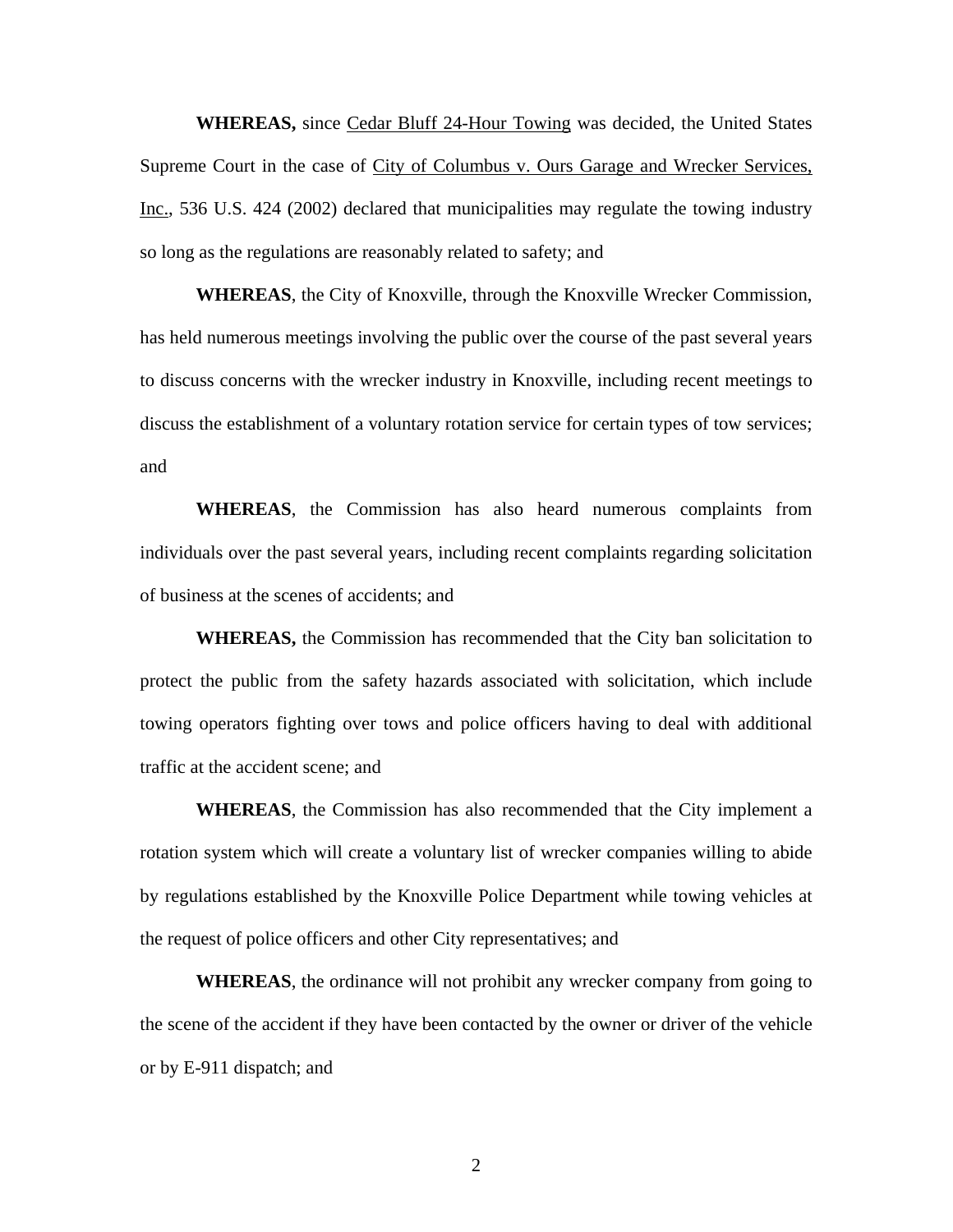**WHEREAS**, this ordinance is not intended to and does not relate to the price,

route, or provision of consensual towing services as preempted by the Interstate

Commerce Commission Termination Act (ICCTA) 1975, 49 U.S.C. § 14501 (c)(1); and

**WHEREAS,** promoting public health, welfare, and safety for the citizens of the

City of Knoxville is a goal of the Council of the City of Knoxville; and

**WHEREAS,** the Council of the City of Knoxville likewise desires to promote

safety for the people of Knoxville by requiring proper standards and procedures for towing operations within the city.

# NOW, THEREFORE, BE IT ORDAINED BY THE COUNCIL OF

# THE CITY OF KNOXVILLE:

**SECTION 1:** Chapter 26, Article IV, of the Code of Ordinances is hereby amended by deleting the existing language in its entirety and substituting, in its place, the following language as a new Chapter 26, Article IV:

# **ARTICLE IV. WRECKERS**

# **DIVISION I. GENERALLY.**

#### **Sec. 26-226. Purpose.**

 The wrecker or towing industry is a vital and integral part of the transportation system of the community of the city. Its regulation is necessary to protect the safety of those within the borders of the city who must rely on that industry as well as protect members of the industry themselves who must perform their duties safely. Additionally, its regulation is also necessary to ensure that disabled vehicles are removed from the highways as promptly as possible because delay in removal results in retarding the movement of traffic unnecessarily and causes street accidents.

To this end, this subchapter provides for the regulation of vehicle tow service, to be administered in a manner that protects the public health and safety and promotes the public convenience and necessity. The terms of this Article are not intended and do not relate to the price, route, or provision of consensual towing services as preempted by the Interstate Commerce Commission Termination Act (ICCTA) 1975, 49 U.S.C. § 14501  $(c)(1)$ .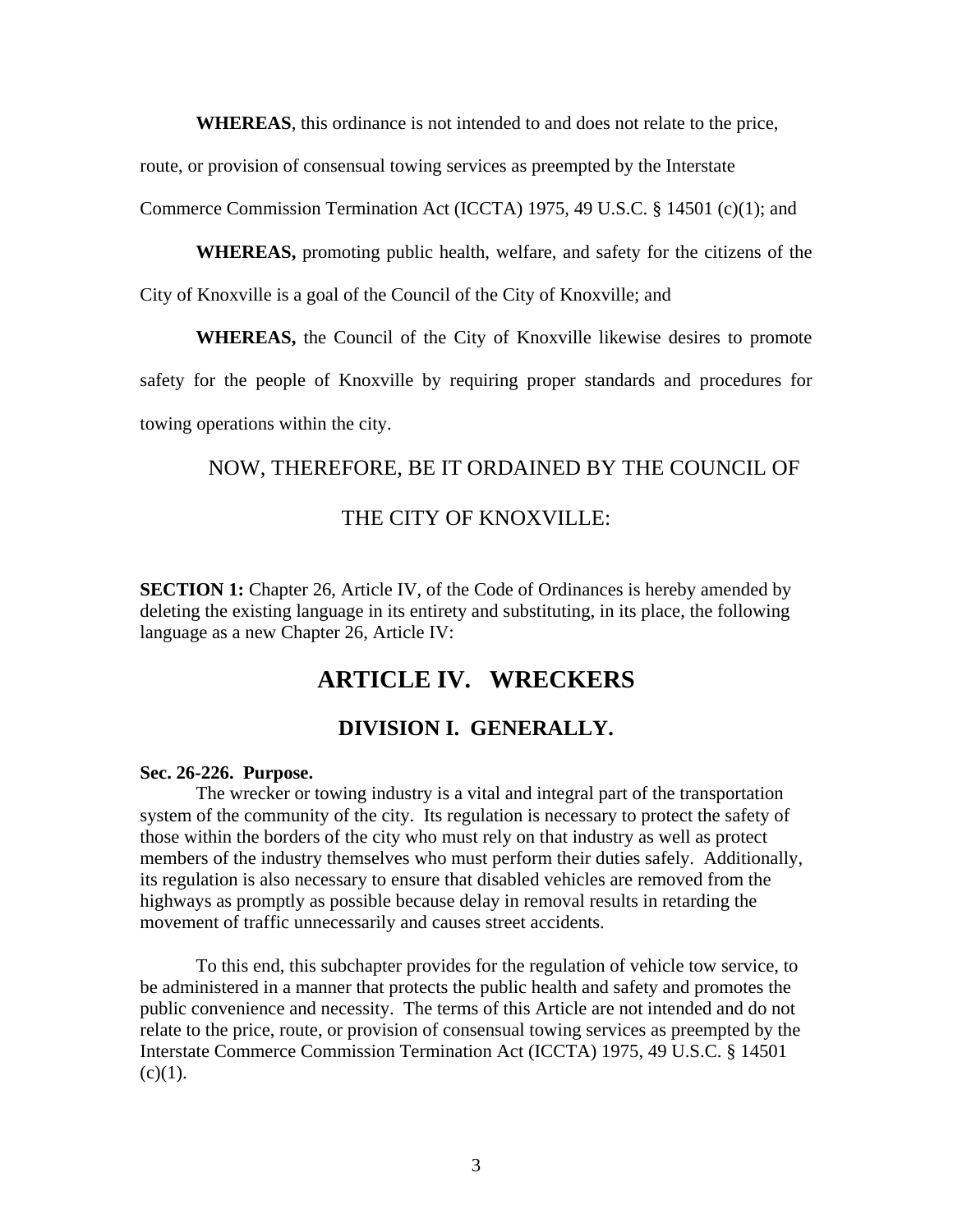#### **Sec. 26-227. Application of this Article.**

 This chapter applies to any person or business engaging in the business of providing towing services within the municipal city limits of Knoxville. A wrecker conducting a tow that neither originates in the city or makes the city the destination of its tow and is merely traveling through the city shall be excluded from the provisions of this Article.

## **Sec. 26-228. Definitions.**

 The following words, terms, and phrases, when used in this Article, shall have the meanings ascribed to them in this section, except where the context clearly indicates a different meaning.

- (a) *Applicant* means the operator of a wrecker service that desires to participate in the rotation log by making application for the same.
- (b) *Certificate* means a certificate issued by the department authorizing the holder thereof to be placed on the rotation list and to engage in the business of providing wrecker or towing services within the City of Knoxville.
- (c) *Certificate holder* means the owner to whom the certificate is issued and includes persons, firms, corporations, joint stock companies, syndicates or associations as well as agents and employees of said owner.
- (d) *City* means the City of Knoxville or any department thereof.
- (e) *Consensual tow* means a tow where the vehicle owner or operator is present at the scene and the individual owner or operator expressly requests a specific towing company and enters into a private contract with the towing or wrecker company for services.
- (f) *Department* means the Knoxville Police Department, its Chief or representative.
- (g) *Driver* means any person driving a wrecker upon the streets, roads, and public thoroughfares of the City.
- (h) *Driver's helper* means any person riding with a driver or assisting him in the wrecker industry.
- (i) *Inspector* means the City of Knoxville Police Department wrecker inspector.
- (j) *Nonconsensual Tow* means the removal of a vehicle without the prior consent or prior authorization of the owner or operator.
- (k) *Rotation List* means the list of wrecker companies that have been approved to provide wrecker services for the City in accordance with the provisions of Division III of this Article.
- (l) *Rotation Wrecker Services* means the towing, lifting, righting, winching, removal or storage of a city-owned vehicle, illegally parked vehicle, wrecked vehicle, damaged vehicle, inoperable vehicle, seized vehicle, abandoned vehicle, disabled vehicle or other designated vehicle in accordance with the City rotation list.
- (m)*Rules and Regulations* means the Knoxville Police Department's rules and regulations for use of the rotation list for towing services, drivers and vehicle storage facilities, which shall be promulgated pursuant to Section 26-405.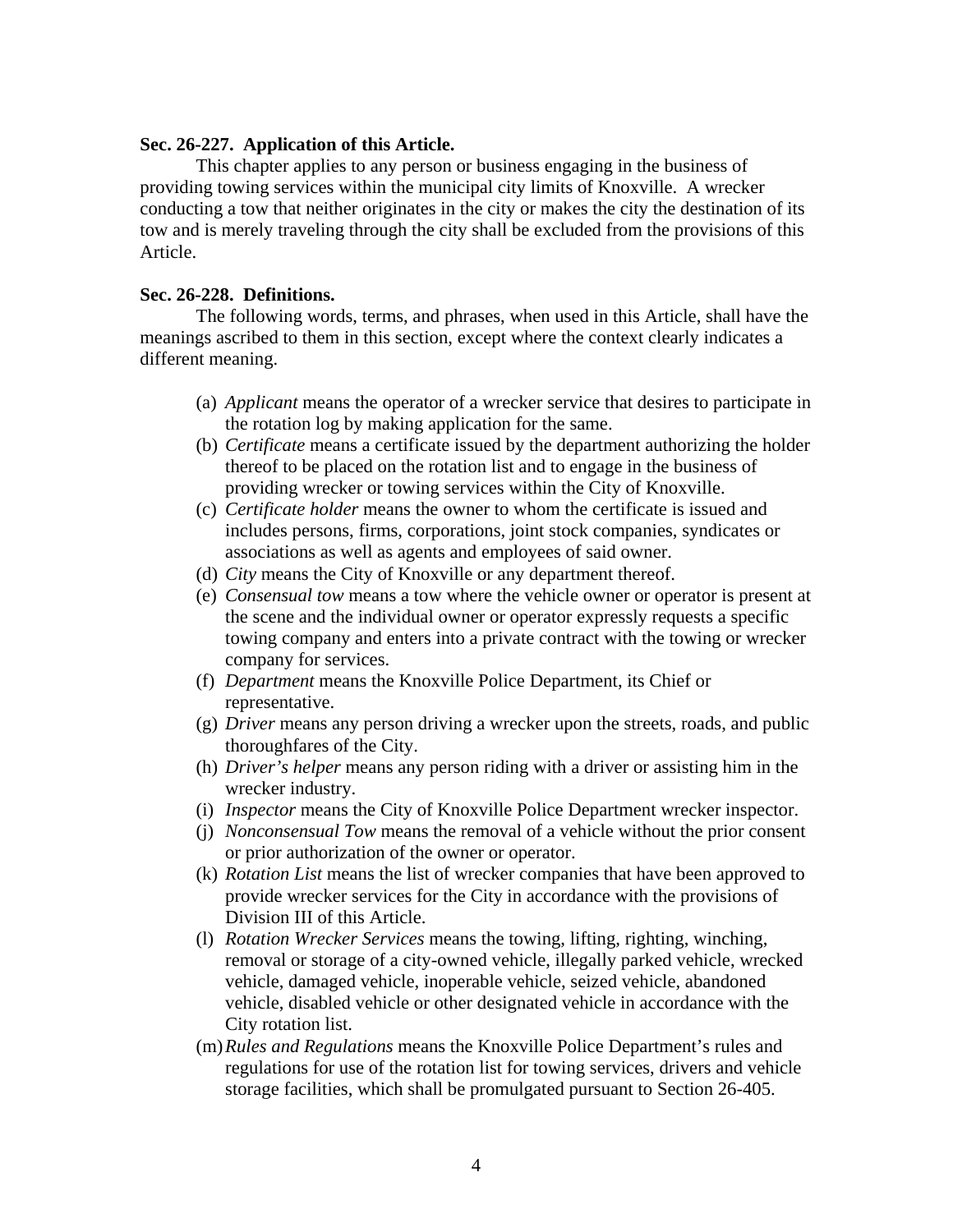- (n) *Tow* or *towing* means the act of moving damaged or disabled vehicles, illegally parked vehicles, vehicles that must be moved for safekeeping and evidentiary purposes, and abandoned, wrecked, dismantled or inoperative vehicles constituting a nuisance.
- (o) *Towing Operator* means any person, firm, corporation or other entity, whether licensed or not, who owns or operates a business which engages, in whole or in part, in the business of towing, removal or storage of motor vehicles in the City.
- (p) *Wrecker and/or tow truck* means a tow truck or motor vehicle constructed on a truck chassis with device operated by mechanical power and employed or used for the purpose of towing, lifting, transporting, conveying or removing any and all kinds of vehicles which are unable to be or actually are not operated under their own power.

#### **Sec. 26-229. Towing of vehicles for compensation.**

 No towing service shall conduct a nonconsensual tow of a vehicle from a private parking lot for compensation when the point of origin of the tow is within the jurisdictional limits of the city without complying with the provisions of this Article.

#### **Sec. 26-230. Driving Wrecker to Scene of Accident Prohibited.**

 No person may drive a wrecker, licensed or unlicensed, to the scene of an accident involving a wrecked vehicle which results in injury to or death of any person, or damage to property on the streets of the City unless the wrecker has been called to the scene by dispatch from the wrecker rotation list or by the preference of the owner or driver of the wrecked vehicle.

#### **Sec. 26- 231. Soliciting Wrecker Business at Scene of Accident Prohibited.**

 No person may solicit in any manner, directly or indirectly, on the streets of the City, the business of towing, removing, repairing, wrecking, storing, trading or purchasing a vehicle. Proof of the presence of a person in the wrecker business, either as owner, operator, employee or agency, on a street in the City, stopped at the scene of an accident, which was not involved in the accident, and whose driver or occupants were not witnesses to the accident, and which has not been called to the scene by dispatch, the owner of the vehicle, or driver of the vehicle is prima facie evidence of a solicitation in violation of this Section.

#### **Sec. 26-232. Chief of Police has authority to issue rules and regulations.**

 The Chief of Police, or his designee, may implement such rules and regulations to effect the purpose of this Article as are not in conflict therewith.

#### **Sec. 26-233. Liability Insurance Required for Nonconsensual Tows.**

 Wrecker companies in the business of making nonconsensual tows within the City of Knoxville are required to obtain liability insurance covering the licensee and his towing and wrecker operation in an amount of not less than five hundred thousand dollars (\$500,000) for a single occurrence. Said liability insurance policy shall be in with an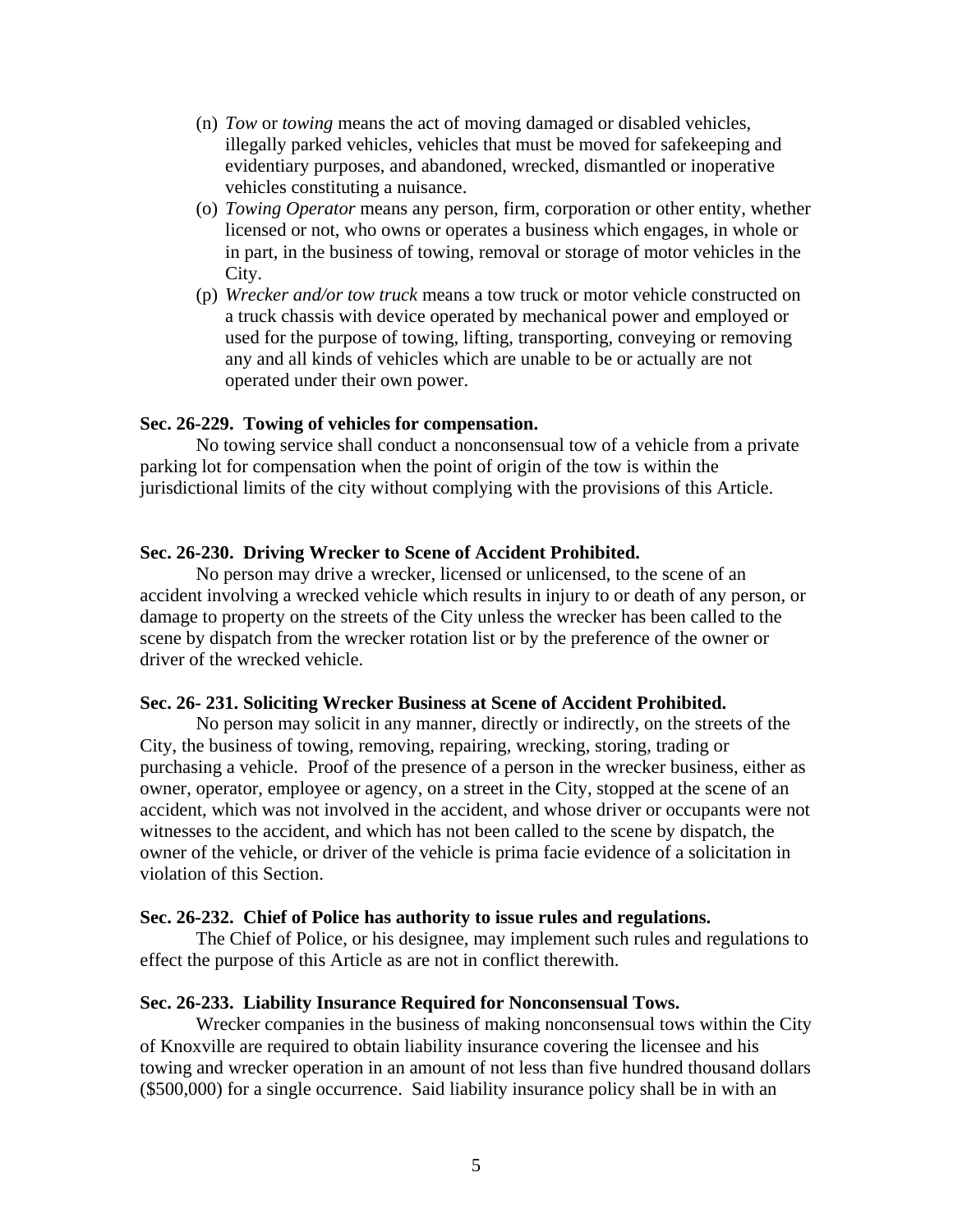insurance company authorized to do business in Tennessee. Additionally, the wrecker company performing nonconsensual tows shall also maintain a garage keeper's legal liability policy covering fire, theft, explosion and collision in an amount of not less than one hundred thousand dollars (\$100,000).

## **Sec. 26-234. Penalty for violation of Article.**

 Any violation of the terms of this article, except as otherwise provided in this Article, shall be punishable as provided in section 1-9.

## **Sec. 26-235. Severability.**

 If any provision of this Article is determined to be unenforceable or invalid, such determination will not affect the validity of the other provisions contained in this Article. Failure to enforce any provision of this Article does not affect the rights of the parties to enforce such provision in another circumstance, nor does it affect the rights of the parties to enforce any other provision of this Article at any time.

**Sec. 26-236 – 26-245. Reserved.**

# **DIVISION II. REQUIREMENTS AND DUTIES OF COMPANIES AND DRIVERS**

## **Sec. 26-301. Payment of business tax.**

Any towing company operating within the City of Knoxville shall have filed a return with the business tax office of the City for the minimum gross receipts tax that is required by T.C.A. 67-4-701-67-4-730, as amended, and submit evidence of the minimum payment required thereunder.

#### **Sec. 26-302. Nonconsensual towing rates.**

The rates for nonconsensual tows for which a towing company may charge when services called for originate within the City include the following:

## (1) Class A vehicles of one (1) ton or less:

| a. Initial, or subsequent tows                      |                  |
|-----------------------------------------------------|------------------|
| if necessary, from public or                        |                  |
| private property to any                             |                  |
| $location: \ldots \ldots \ldots \ldots$             | $$75.00$ maximum |
| b. Dolly charge (only if required): \$15.00 maximum |                  |
| c. Winching charge, per hour                        |                  |
| (only if required): $\ldots$ $\ldots$ $\ldots$      | $$25.00$ maximum |
| d. Storage charge for open or                       |                  |
| covered storage, per day (only if                   |                  |
| required). $\ldots$                                 | \$20.00 maximum  |
| e. Spills requiring chemical agents for             |                  |
| clean-up, only by the request of a                  |                  |
| police officer: $\ldots$ $\ldots$ $\ldots$ $\ldots$ | \$10.00 maximum  |
|                                                     |                  |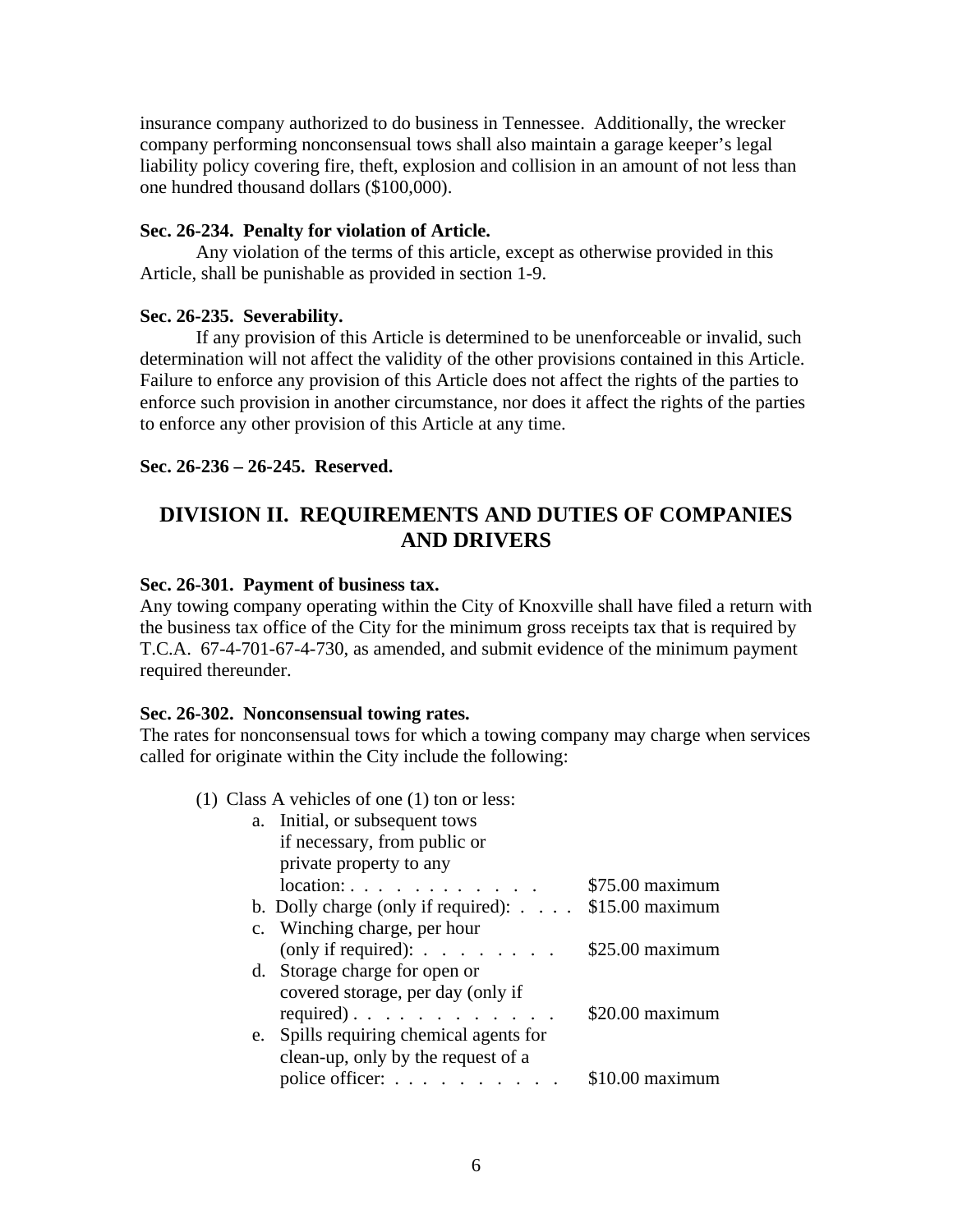|  | (2) Class B vehicles between one $(1)$ and four $(4)$ tons: |  |  |  |  |
|--|-------------------------------------------------------------|--|--|--|--|
|--|-------------------------------------------------------------|--|--|--|--|

| a. From public or private property                                        |                  |
|---------------------------------------------------------------------------|------------------|
| to any location: $\ldots$ $\ldots$ $\ldots$                               | \$125.00 maximum |
| b. Hourly rate (only if required): $\ldots$                               | \$100.00 maximum |
|                                                                           | per unit         |
| c. Winching charge, per hour                                              |                  |
| (only if required): $\ldots$ $\ldots$ $\ldots$                            | \$100.00 maximum |
|                                                                           |                  |
| d. Storage charge for open or                                             |                  |
| covered storage, per day (only if                                         |                  |
| required). $\ldots$                                                       | \$30.00 maximum  |
| e. Spills requiring chemical agents for                                   |                  |
| clean-up, only by the request of a                                        |                  |
| police officer: \$10.00 maximum                                           |                  |
| f. Extra manpower (only if required): \$20.00 maximum per person          |                  |
|                                                                           |                  |
|                                                                           |                  |
|                                                                           |                  |
|                                                                           |                  |
| $(3)$ Class C vehicles over four $(4)$ tons:                              |                  |
| a. From public or private property                                        |                  |
| to any location: $\ldots$ $\ldots$ $\ldots$                               | \$200.00 maximum |
| b. Hourly rate (only if required): $\ldots$                               | \$175.00 maximum |
|                                                                           | per unit         |
| c. Winching charge, per hour                                              |                  |
| (only if required): $\ldots$ $\ldots$ $\ldots$                            | \$175.00 maximum |
|                                                                           |                  |
| d. Storage charge for open or                                             |                  |
| covered storage, per day (only if                                         |                  |
| required).                                                                | \$30.00 maximum  |
| e. Spills requiring chemical agents for                                   |                  |
| clean-up, only by the request of a                                        |                  |
| police officer: \$10.00 maximum                                           |                  |
| f. Extra manpower (only if required): $\ldots$ \$20.00 maximum per person |                  |

(4) Charges for any other services than these specifically enumerated above constitute a violation of this Article and shall be subject to punishment as provided in section 26-233.

#### **Sec. 26-303. Notification to Department of Nonconsensual tows.**

 The towing of any vehicle without the consent of the owner must be reported to the Department within one hour of the completion of the towing of the vehicle. The towing operator must advise the Department at that time of the location from which the vehicle was towed, license number, the vehicle identification number, make, model and color of the vehicle.

#### **Sec. 26-304. Cleaning the streets when removing vehicles.**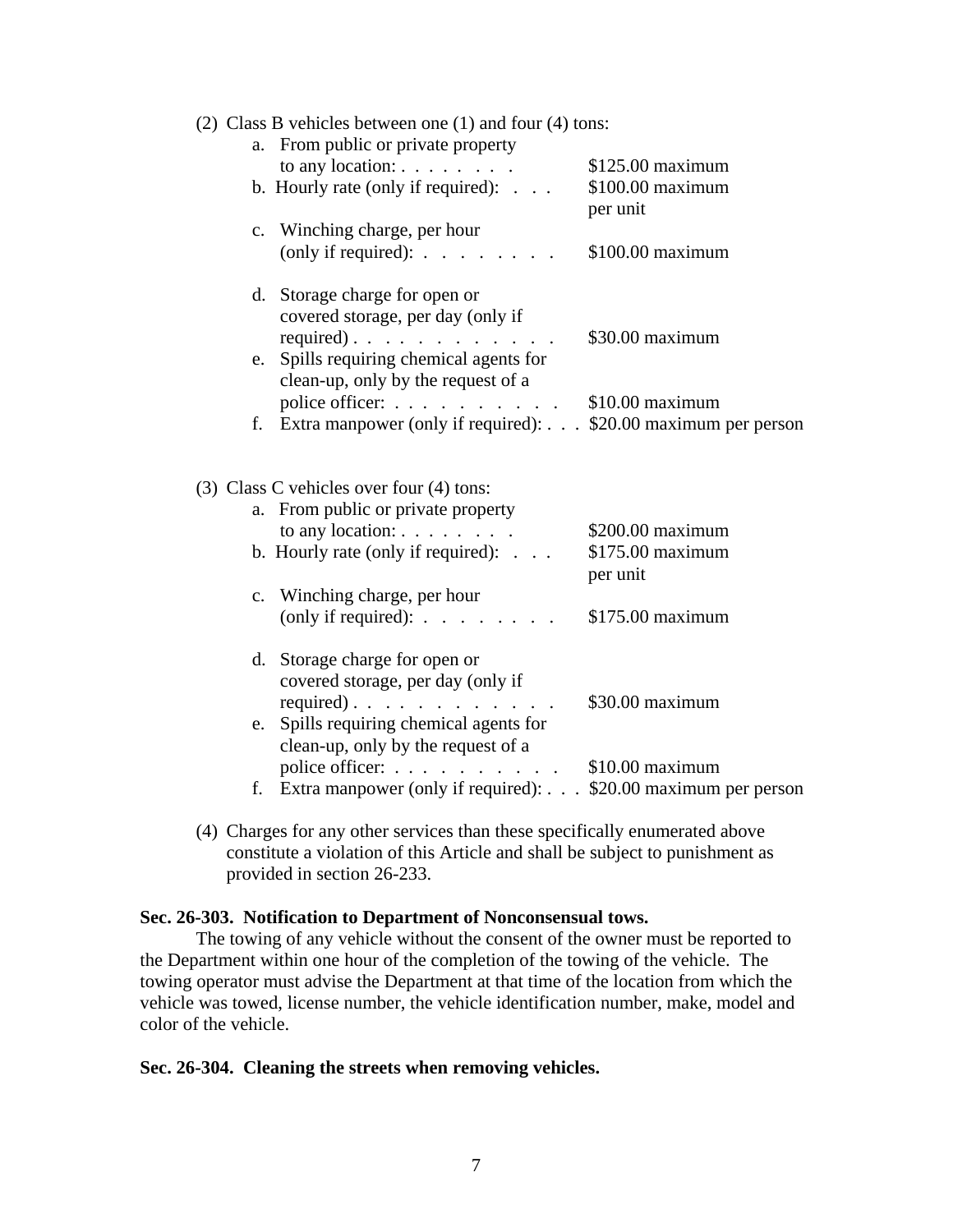Whenever any driver of a wrecker removes a motor vehicle from the scene of an incident on public property, the streets, roads or public thoroughfares within the city, it shall be the duty of such driver or driver's helper to simultaneously remove and carry away from the public property, streets, roads, alleys or thoroughfares at or about the scene of such incident or collision all glass, metal and debris which may have been cast upon the public property, streets, roads, alleys or thoroughfares as a result of such incident or collision.

## **Sec. 26-305. Compliance with instructions of owner as to place to which vehicle is to be towed.**

 The driver of a wrecker shall tow, transport or convey the vehicle to be towed to any place designated by the owner of such vehicle. It shall be unlawful for the owner, driver, driver's helper or operator of the wrecker, or an agent, employee or representative of the owner or driver of the wrecker at the scene of any accident, to coerce, insist or solicit any owner or operator of a vehicle to sign a work order or agreement at the scene of any place from which the vehicle is to be transported for any repairs to be made on such vehicle. The driver of a wrecker, in all cases, before moving the vehicle to be towed, shall ask the owner or operator of the vehicle the place to which he desires the vehicle to be taken, and shall so transport such vehicle to such place upon the towing charges being paid or secured. Otherwise, the vehicle shall be towed or transported to the wrecker operator's storage lot. If the vehicle to be transported is involved in an accident and the owner or operator thereof is unable to give any instruction in his own behalf, the driver of the wrecker shall transport the wrecked vehicle to the location or facility designated by the police officer at the scene of the accident.

# **Sec. 26-306 – 26-330. Reserved.**

# **DIVISION III. ROTATION LIST FOR WRECKER SERVICES.**

#### **Sec. 26-401. Purpose of this Division.**

 The purpose of this division is to establish acceptable standards and criteria for the provision of rotation wrecker services to the City; provided, however, nothing herein shall obligate the City to the use of certificate holders on the rotation list as the sole or exclusive means of providing wrecker services to the City and the City reserves the right to contract independently of the provisions of this division for wrecker services for any particular aspect of municipal operation it deems appropriate.

 The terms of this division are not intended and do not relate to the price, route, or provision of consensual towing services as preempted by the Interstate Commerce Commission Termination Act (ICCTA) 1975, 49 U.S.C. § 14501 (c)(1).

# **Sec. 26-402. Certificate required to be placed on rotation list in order to provide rotation wrecker services.**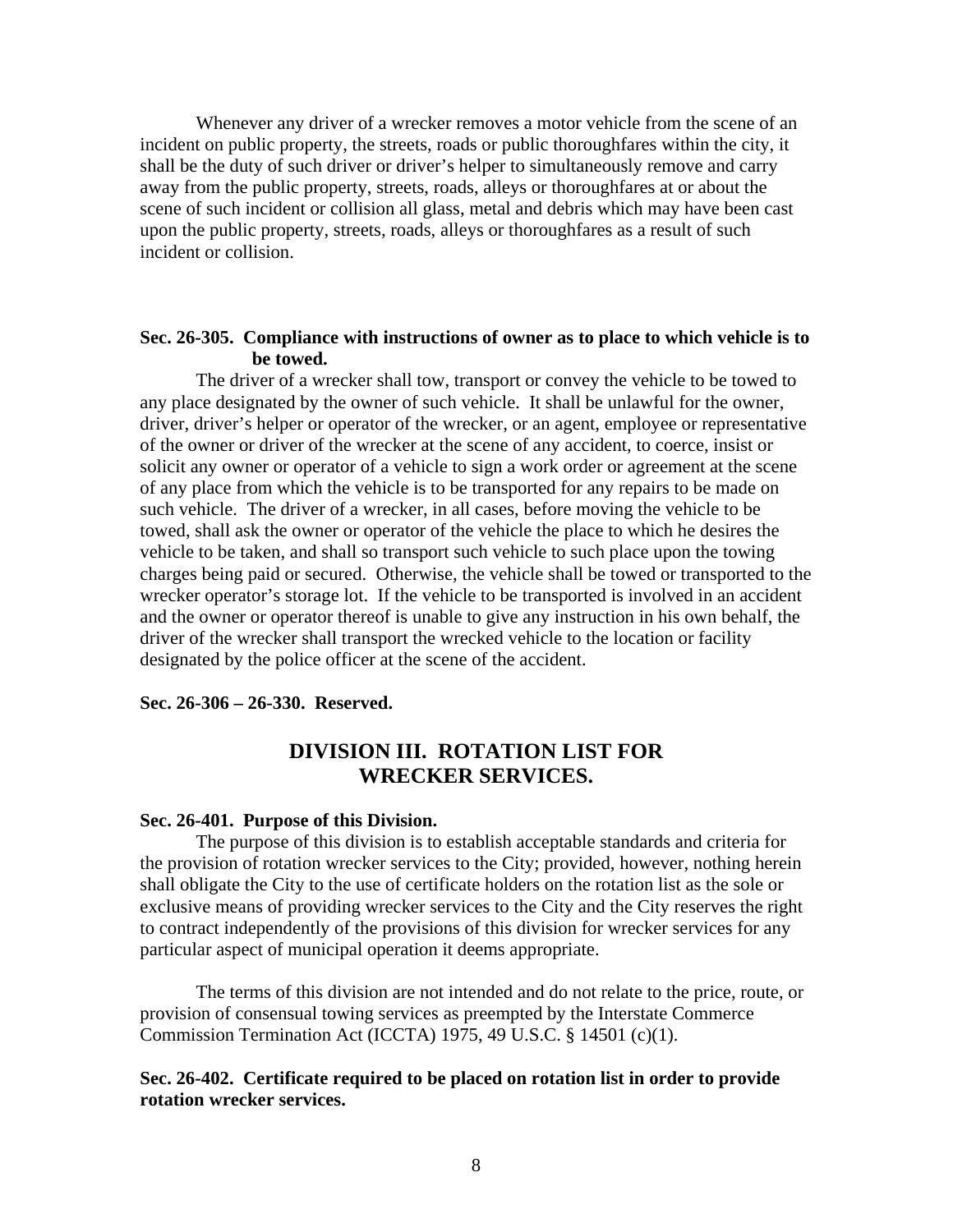No person shall engage in the business of providing rotation wrecker services within the City of Knoxville without first obtaining and keeping in force a Certificate from the Chief of the Police Department, or his designee. This shall not apply to wreckers that are traveling through the City of Knoxville where the origination of the tow and delivery destination of the tow are not within the municipal limits of the City of Knoxville.

# **Sec. 26-403. Application For Rotation List.**

(a) *Written request for participation on rotation list.* Each applicant desiring to be placed on the rotation list shall file a written application with the Inspections Unit. The completed application must contain all the information required by the form and must be verified under oath. At the time that an applicant applies, the wrecker inspector, or his designee, will furnish each such applicant with a copy of the rules and regulations pertaining to the operation of wreckers on the rotation list.

(b) *Content of Application.*

In addition to other requirements set forth in the rules and regulations of the Knoxville Police Department, the applicant will comply with the following:

- (1) Confirm that the applicant has a place and premises from which the applicant intends to operate a wrecker service within a three (3) mile radius of the municipal limits of the City of Knoxville or within Knox County and the location and description of the same;
- (2) Confirm that the applicant has vehicle storage facilities within a three (3) mile radius of the municipal limits of the City of Knoxville or within Knox County and the location and description of same;
- (3) Confirm that the applicant can respond to an accident scene within the City of Knoxville within a thirty (30) minute period;
- (4) Confirm that the applicant will take out and maintain in full force and effect such polices of insurance as are herein required;
- (5) Confirm that the applicant will comply with the mandatory rates and charges as are herein provided and may hereafter be adopted by the City for all rotation service tows.
- (c) *Review of Application.* The wrecker inspector, or his designee, will conduct an investigation of the applicant, the applicant's employees, and the applicant's wrecker business to determine if the applicant meets all requirements for participation on the rotation list. Applicant must furnish any additional information requested by the wrecker inspector during the investigation.
- (d) *Approval or Denial of Application.* The wrecker inspector, shall, within thirty (30) days of the application, approve or deny the application based on findings concerning the applicant's compliance with the qualifications and conditions of this Article. If the wrecker inspector, after his review of the application, approves of the application, the Inspector will grant and issue such applicant a certificate to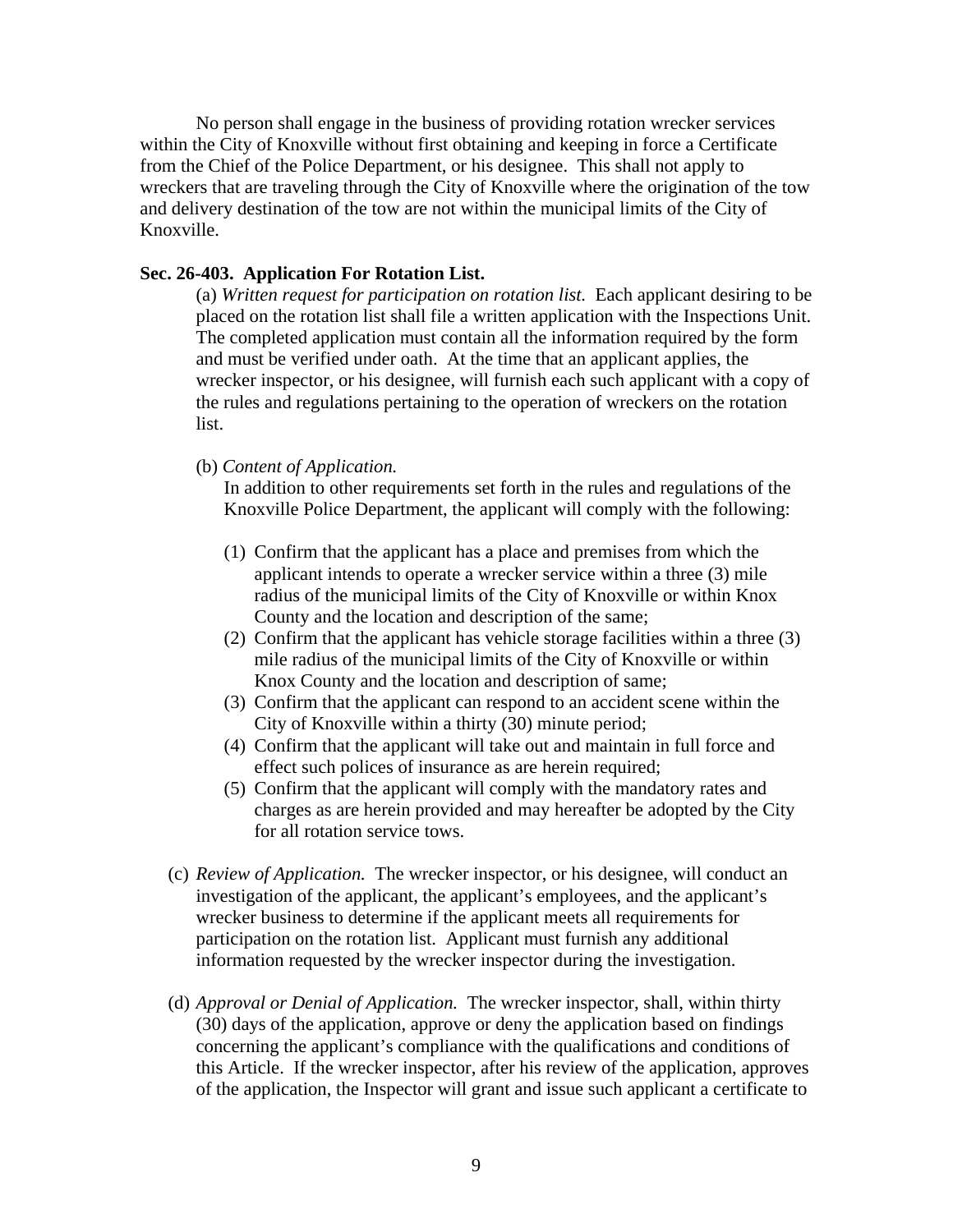operate on the City's rotation list. If the application is denied, the applicant shall have the right to appeal the denial to the Wrecker Commission pursuant to Section 26-413(c).

(e) *Application Processing Fee.* The fee for processing the application shall be one hundred (\$100.00).

## **Sec. 26-404. Certificate – Fees, expiration, transfer and display.**

(a) A Certificate to be on the rotation list issued by the wrecker inspector shall be issued for a period of one year. Certificates are automatically renewed if the certificate holder complies with the remaining provisions of this Division and pays the renewal fee of \$100.00. Failure to comply with the requirements of this division shall prevent a certificate holder from automatically renewing its certificate.

(b) Certificates are non-transferable and shall immediately expire upon either termination by the certificate holder from the rotation list or revocation of the certificate holder by the Commission.

(c) Certificates shall be prominently and conspicuously displayed at all times upon the premises from which the certificate holder operates his towing/wrecker service.

## **Sec. 26-405. Wrecker Rotation List; Operation and Rotation Procedures.**

Wrecker services pursuant to the provision of this division shall be administered by the Knoxville Police Department Chief or his designee, who shall have authority to promulgate rules and regulations in furtherance and implementation of this division so long as they do not conflict with any provision hereof.

Each applicant who wishes to participate in the wrecker rotation list shall comply with the terms of this Article, the rules and regulations promulgated by the Knoxville Police Department and the following terms and conditions throughout the license period:

(a) *Failure to Timely Respond to Dispatch.* An certificate holder that has received a dispatch must arrive on the scene within a set period of time as established by the Knoxville Police Department. If the certificate holder does not arrive on the scene on time, or if the public health, safety and welfare necessitates more expeditious action, the police department reserves the right to request the services of the next certificate holder on the rotation list. Any certificate holder that is late in responding to dispatches for wrecker service without justification may be subject to removal from the City's rotation list as per Section 26-413.

(b) *Emergency Conditions.* When emergency conditions necessitate, the City reserves the right to request the services of the operator, who, in the City's opinion, is best able to handle the situation and/or can reach the scene most expeditiously, regardless of the operator's position on the rotation list.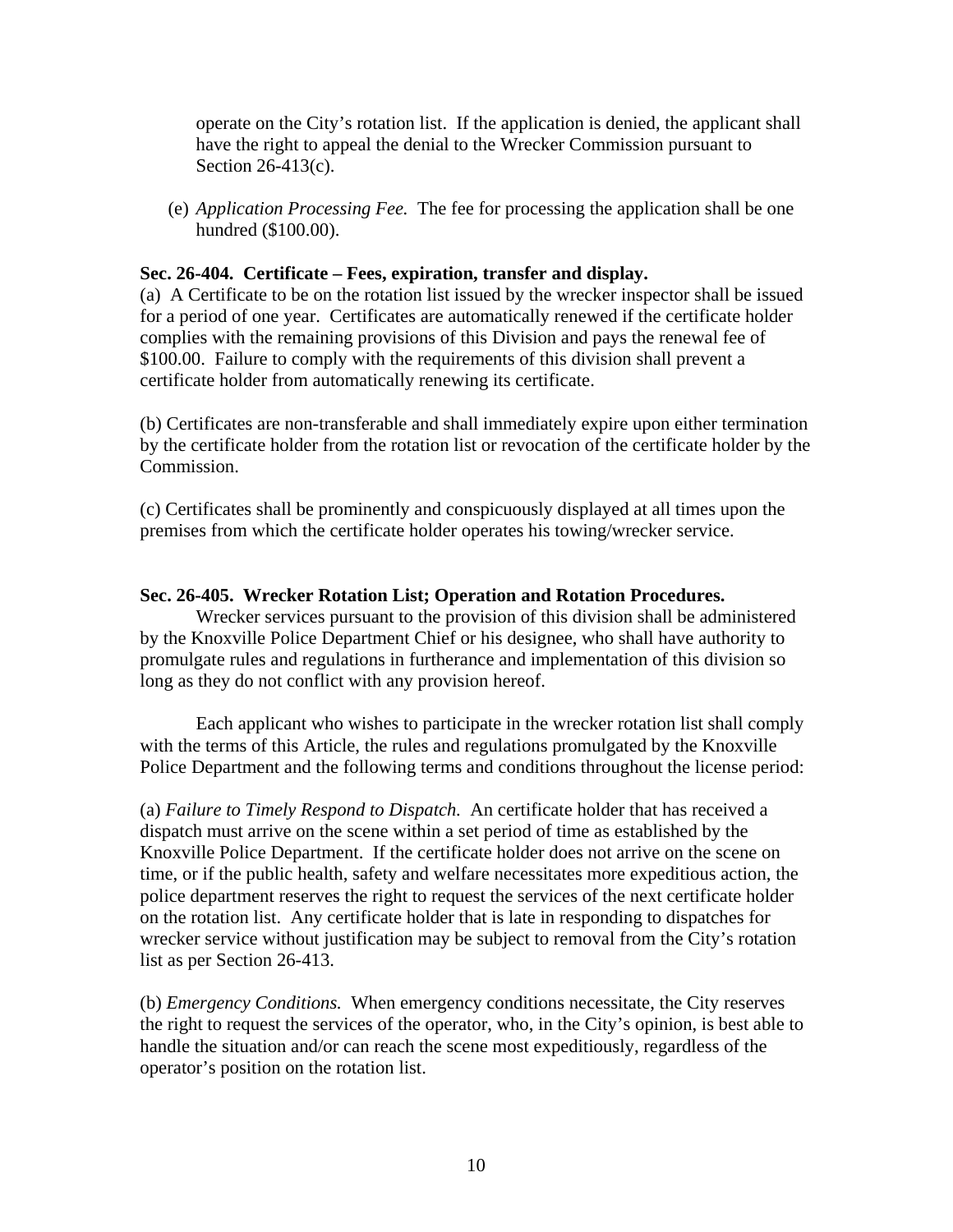(c) *On-scene inspections.* The wrecker inspector, or his designee, has the right to inspect any wrecker or equipment of a certificate holder on the City's rotation list at the scene of an incident to ascertain if it is being maintained and all required equipment is on the wrecker and in proper operating order.

(d) *Obedience of traffic laws.* Each wrecker driver shall obey all federal, state and municipal traffic laws when responding to a dispatch for wrecker services.

(e) *Rotation List Participation.* Participation in the rotation list system shall be considered personal to the certificate holder thereof and shall constitute authorization only to that definite legal entity operating a bona fide wrecker service and the certificate shall not be subject to transfer. Participation on the rotation list shall not constitute a property interest, but rather is a mere license.

(f) *Twenty-four-hour service.* Each wrecker certificate holder shall maintain and by fully capable of providing twenty-four-hour, seven-day-a-week service.

(g) *Availability.* A certificate holder shall not accept a dispatch for wrecker services from the rotation list unless the certificate holder has a wrecker and the necessary equipment immediately available to perform the requested service. If it appears to the certificate holder, or to the city or department representative on the scene, that the certificate holder is not capable to perform the required service or needs assistance, the certificate holder may request that another certificate holder be dispatched.

(h) *Restriction for conviction of crimes.* No operator or wrecker driver shall be on the rotation list who has been convicted of any crime within the past five (5) years that is related to their capability to provide wrecker services to the public in a safe and responsible manner.

(i) *Driver's license required.* No person shall be a certificate holder or be allowed to operate any wrecker unless such person has a valid Tennessee driver's license and a commercial driver's license, if required by Tennessee State law.

# **Sec. 26-406. Wrecker Rotation List; Inspections.**

(a) *Initial Inspection.* Each applicant must schedule an inspection with the wrecker inspector, or his designee, for any vehicle intended to be used by the applicant while operating under the City's rotation list. Each vehicle must pass inspection or the vehicle may not be used by the applicant for towing services under the rotation list. Fee for the initial inspection is \$25.00 per vehicle.

(b) *Annual Inspection.* In accordance with the rules and regulations promulgated by the Knoxville Police Department, each certificate holder on the rotation list must have its vehicles inspected annually at a time to be determined by the wrecker inspector, or his designee. The annual inspection fee will be \$25.00 per vehicle.

# **Sec. 26-407. Wrecker Rotation List; Facilities.**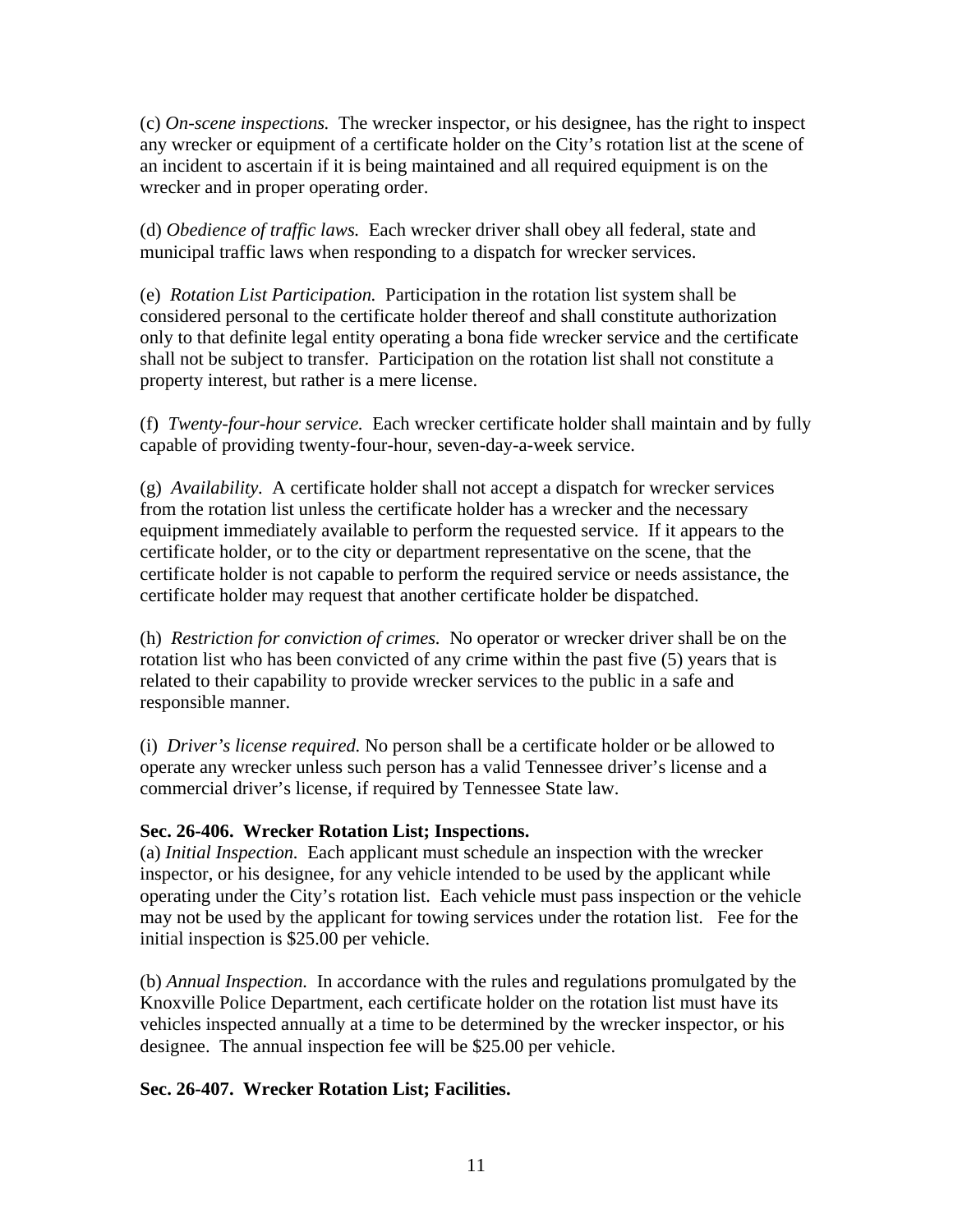Any storage lot used by the certificate holder for storage of vehicles towed pursuant to this Division must be located within a three (3) mile radius of the corporate limits of the City of Knoxville or within Knox County and meet the requirements set forth by the rules and regulations promulgated by the Knoxville Police Department.

**Sec. 26-408. Wrecker Rotation List; Records.** Each certificate holder shall maintain accurate records of all wrecker services performed pursuant to this Division in accordance with the rules and regulations promulgated by the Knoxville Police Department.

(a) *Availability of Records.* All records required herein must be available during normal business hours for inspection by the City wrecker inspector.

(b) *Maintenance of Records.* Certificate holder shall maintain the records referred to in this Division for a total of three years.

(c) *Abandoned motor vehicles*. Records of all abandoned motor vehicles sold or disposed of by the certificate holder are to be maintained by the certificate holder in accordance with state law.

## **Sec. 26-409. Wrecker Rotation List; Insurance.**

No applicant will be placed on the City's rotation list unless the applicant provides an acceptable certificate of insurance from an insurance company with a minimum of "A" rating to the wrecker inspector and complies with the following:

- (a) Every certificate holder assumes full responsibility and liability for any injury to persons, damage to property, fire or theft resulting from the certificate holder's negligent acts or omissions.
- (b) Every certificate holder must maintain the following policies of insurance according to the minimum limits set forth in this section. Each policy shall be in the name of the towing company, or its owner, and shall include coverage for towing and storage. The policy shall be effective for a period of not less than one (1) year. Insurance coverage may be provided in a single policy or separate split policies. It is the intent of this section to establish the minimum limit of the type and amount of insurance required herein.
	- a. Minimum vehicle liability amounts per occurrence:

| $(1)$ Class A and D: | \$300,000 |
|----------------------|-----------|
| $(2)$ Class B:       | \$500,000 |
| $(3)$ Class C:       | \$750,000 |

b. Minimum garage keeper's liability policy per occurrence (includes fire, explosion, theft, riot, vandalism, collision):

| $(1)$ Class A and D: | \$75,000  |
|----------------------|-----------|
| (2) Class B:         | \$150,000 |
| $(3)$ Class C:       | \$200,000 |

c. Minimum on hook coverage per occurrence:

(1) Class A and D: \$75,000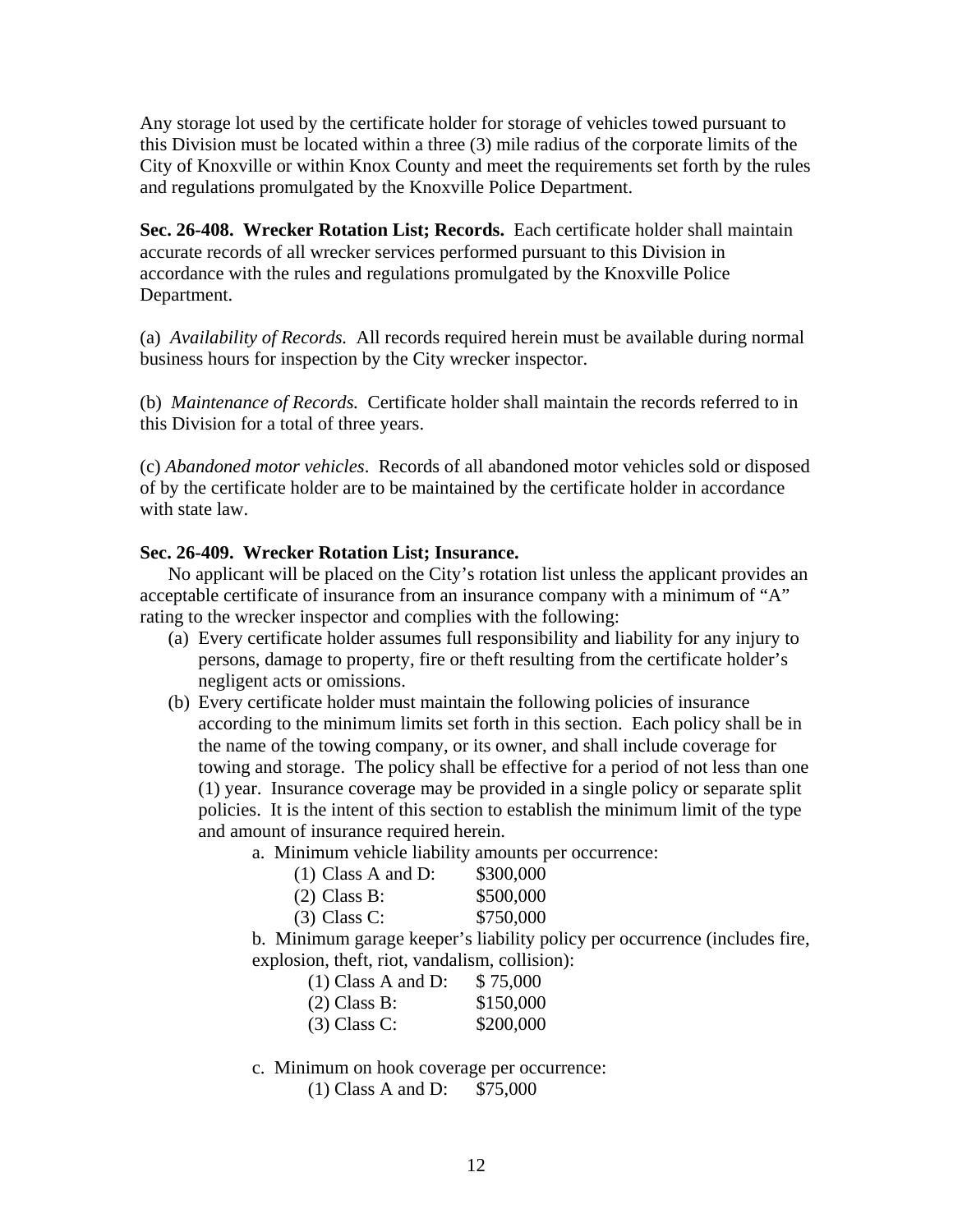| (2) Class B:   | \$150,000 |
|----------------|-----------|
| $(3)$ Class C: | \$200,000 |

- (c) The liability insurance policies required in this section shall name the City of Knoxville as an additional insured.
- (d) Certificate holders shall submit an insurance certificate to the wrecker inspector annually.
- (e) Renewal or cancellation.
	- (1) Certificates of insurance must be submitted to the wrecker inspector within ten (10) days prior to the renewal date, or at any time that insurance coverage changes.
	- (2) Certificate holder shall notify the wrecker inspector at least thirty (30) days prior to a policy being cancelled or if there is a change in insurance coverage.

Failure to maintain adequate insurance coverage or failure to notify the wrecker inspector of any changes in insurance coverage may result in the certificate holder's removal from the City's rotation list.

#### **Sec. 26-410. Wrecker Rotation List; Rates and charges.**

(a) The maximum fees for all wrecker services provided by any wrecker service certificate holder on the rotation log as the result of a dispatch shall not exceed the following amounts per wrecker, unless otherwise indicated:

| (1) City-owned vehicles to a City facility:<br>$(i) Class A* vehicles:$<br>$(ii) Class B* vehicles:$<br>$(iii) Class C* vehicles:$ | $$40.00$ per unit<br>$$60.00$ per unit<br>\$250.00 hourly rate |
|------------------------------------------------------------------------------------------------------------------------------------|----------------------------------------------------------------|
| (2) Vehicles towed to City lot at direction of officer:<br>(i) Class A vehicles:                                                   | $$65.00$ per unit                                              |
| (ii) Class B vehicles:<br>(iii) Class C vehicles                                                                                   | \$100.00 per unit<br>\$250.00 hourly rate                      |
| (3) Vehicles towed to Certificate holder's storage facility<br>or other location within a three mile radius of the City<br>limits: |                                                                |
| (i) Class A vehicles:                                                                                                              | $$120.00$ per unit                                             |
| (ii) Class B vehicles:                                                                                                             | \$150.00 per unit                                              |
| (iii) Class C vehicles:                                                                                                            | \$350.00 hourly rate                                           |
| * Class A vehicles: Auto through 1/2 ton                                                                                           |                                                                |
| Class B vehicles: $\frac{3}{4}$ ton through 2 ton                                                                                  |                                                                |
| Class C vehicles: Over 2 tons                                                                                                      |                                                                |

(b) *Additional charges:*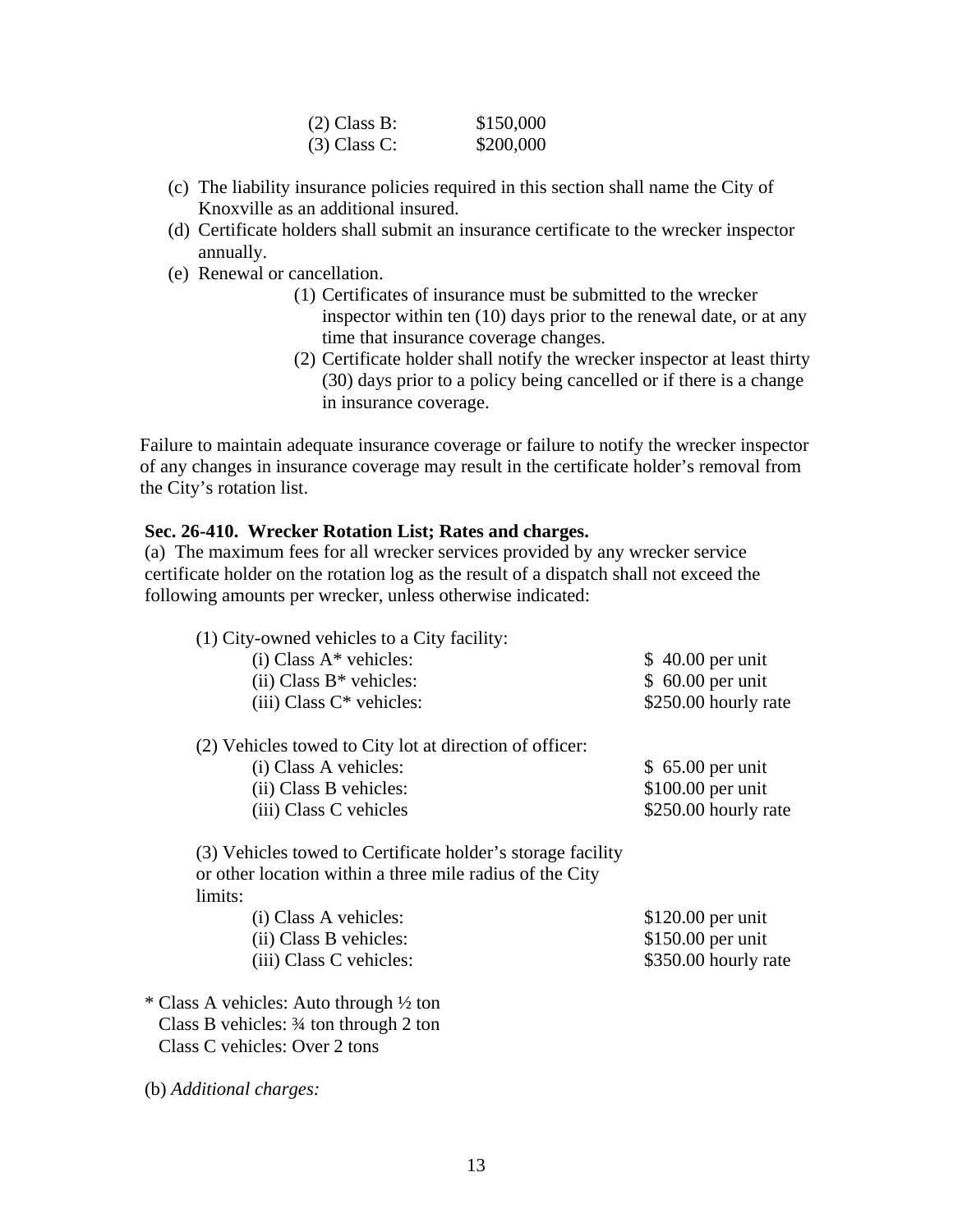(1) Extra winching and/or man-power used by the certificate holder to remove overturned vehicles and/or vehicles off the roadway and down an embankment may charge the following:

| (i) Class A vehicles:   | $$20.00$ per unit |
|-------------------------|-------------------|
| (ii) Class B vehicles:  | $$50.00$ per unit |
| (iii) Class C vehicles: | $$80.00$ per unit |

 (2) City-Vehicle Fuel Charge: Certificate holder may charge a \$1.85 mileage charge for any city-owned vehicle that is towed from a location outside Knox County.

(c) *Charges are all-inclusive:* With the exception of subsection 26-410(b), all charges by certificate holders on the rotation list for rotation wrecker services are all-inclusive and include the following services: environmental cleanup at the site of the tow, winching, cleaning the area, dolly charges, administration costs and storage charges for twenty-four (24) hours after initial tow.

*(d) Storage Charges (After 24 hours):* Charges for storage and towing of a vehicles towed to the certificate holder's storage facility or to locations requested by the operator shall be the responsibility of the owner of the vehicle and not the responsibility of the City of Knoxville. In no event shall storage charges accumulate until 24 hours have elapsed. After 24 hours have elapsed, the daily maximum amounts for storage charges shall be as follows:

- (i) Class A vehicles: \$20.00
- (ii) Class B vehicles: \$30.00
- (iii) Class C vehicles: \$30.00
- (iv) Trailers under twenty (20) feet \$20.00
- (v) Trailers over twenty (20) feet \$30.00

These rates relate only to tow charges regarding the City's rotation list and do not relate to or regulate consensual wrecker services, being those situations where the vehicle's owner expressly requests towing or wrecker services by a specific towing company and enters into a private contract with the towing or wrecker company for services.

#### **Sec. 26-411. Wrecker Rotation List; Rate Card Display.**

Any certificate holder on the City's rotation list shall have the current rate card issued by the wrecker inspector setting forth the maximum authorized rates and charges for towing services for operating on the City's rotation list displayed in such a place as to be in full view of anyone wishing to inspect the same.

#### **Sec. 26-412. Prohibited Acts.**

In addition to the prohibitions contained in this Article, the certificate holders on the City's rotation list are prohibited from committing the following acts: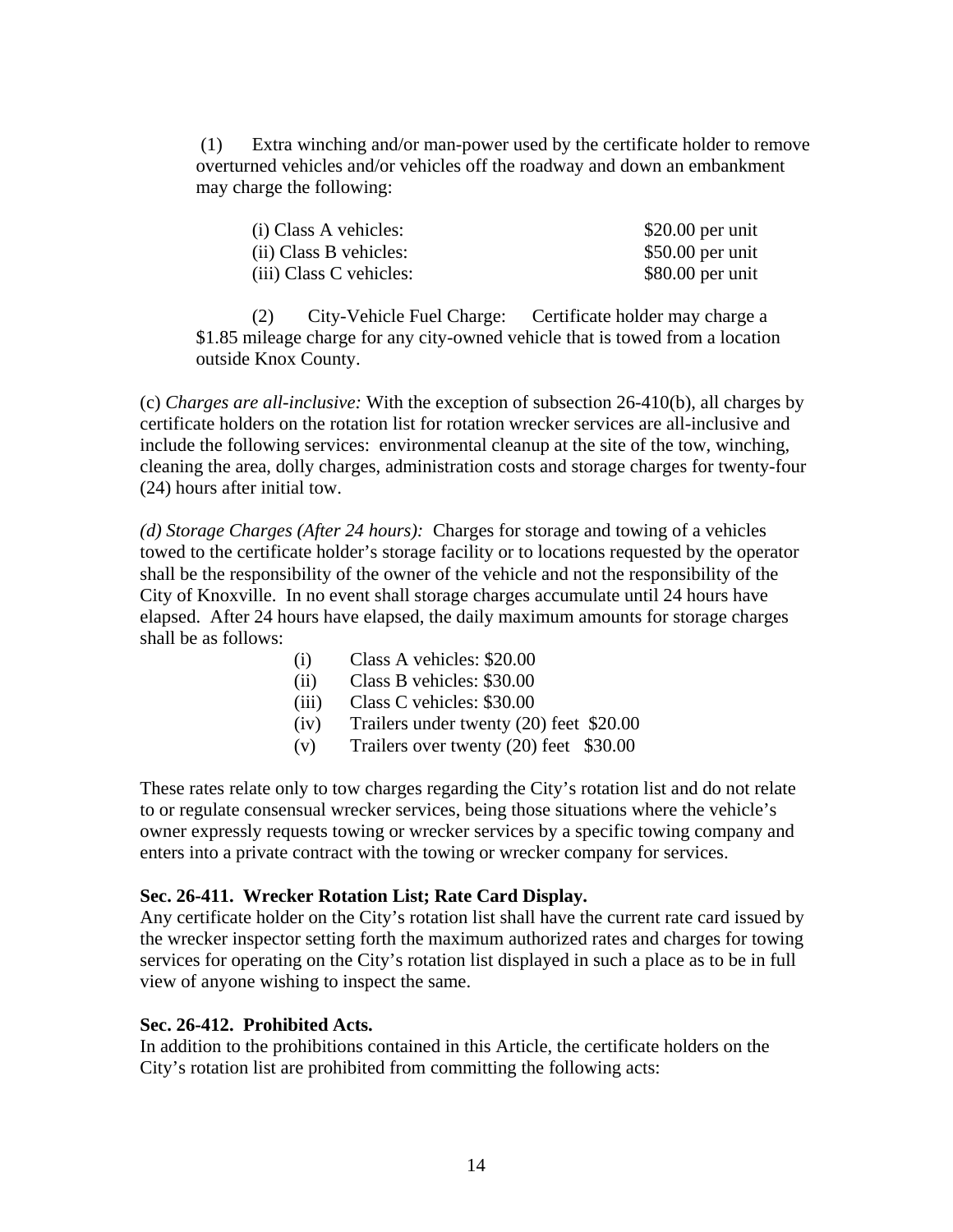- (a) Violation of any of the laws of the City of Knoxville, the state of Tennessee, the United States;
- (b) Violation of the rules and regulations established by the Chief of the Knoxville Police Department for wreckers placed on the City's rotation list;
- (c) Answering a call outside of the zone to which he is assigned, unless contacted by E-911 dispatch, the owner or drive of the vehicle;
- (d) Intercept or respond to any telephone, radio or other communication or call for wrecker services made or directed to another certificate holder on the rotation list;
- (e) To remove or transport any vehicle which has been involved in an automobile accident occurring immediately prior to such removal without first receiving permission from a law enforcement officer on the scene;
- (f) To disregard the instruction of any law enforcement officer during the transporting of a vehicle to its destination;
- (g) To interfere with the orderly flow of traffic along public thoroughfares, except upon the direction of any law enforcement officer;
- (h) To drive along any street or bridge and solicit towing work;
- (i) To solicit or attempt to divert prospective patrons of another wrecker service;
- (j) To transport a vehicle other than by the most direct, safe route and without delay from the point of pick up to the point of assigned destination;
- (k) To charge more than the maximum fees as provided in this Article;
- (j) Removing or transporting any vehicle, the owner of which is in violation of any law of the City or State, except through instructions of a law enforcement officer.

Commission of the above-listed acts may result in the certificate holder's placement on the rotation list being suspended, revoked, or not renewed by the Commission.

# **Sec. 26-413. Wrecker Rotation List; Suspension or Revocation.**

- (a) Violation of any provision of this Article, any Department rules and regulations regarding wrecker services for the rotation list, or violation of city, state or federal law may be cause for denial of inclusion on the rotation list, a warning, a suspension or removal of the certificate holder from the rotation list.
- (b) *Investigation and notice of violation.* Police officers and the wrecker inspector shall watch and observe the conduct of certificate holders operating under this Division. Officers shall report any violation of the provisions of this Article to the wrecker inspector, who shall investigate. If, in the judgment of the wrecker inspector, further action is deemed appropriate, the wrecker inspector shall cause the violation to come before the Wrecker Service Commission. A notice of the violation and the time and date of a hearing will be provided to the certificate holder if the violation warrants the Wrecker Commission's review of the matter. This notice will be provided to the certificate holder thirty (30) days prior to any hearing date.
- (c) *Hearing.* At the hearing, the certificate holder will be allowed an opportunity to respond to the alleged violation. The Wrecker Commission may, at its discretion,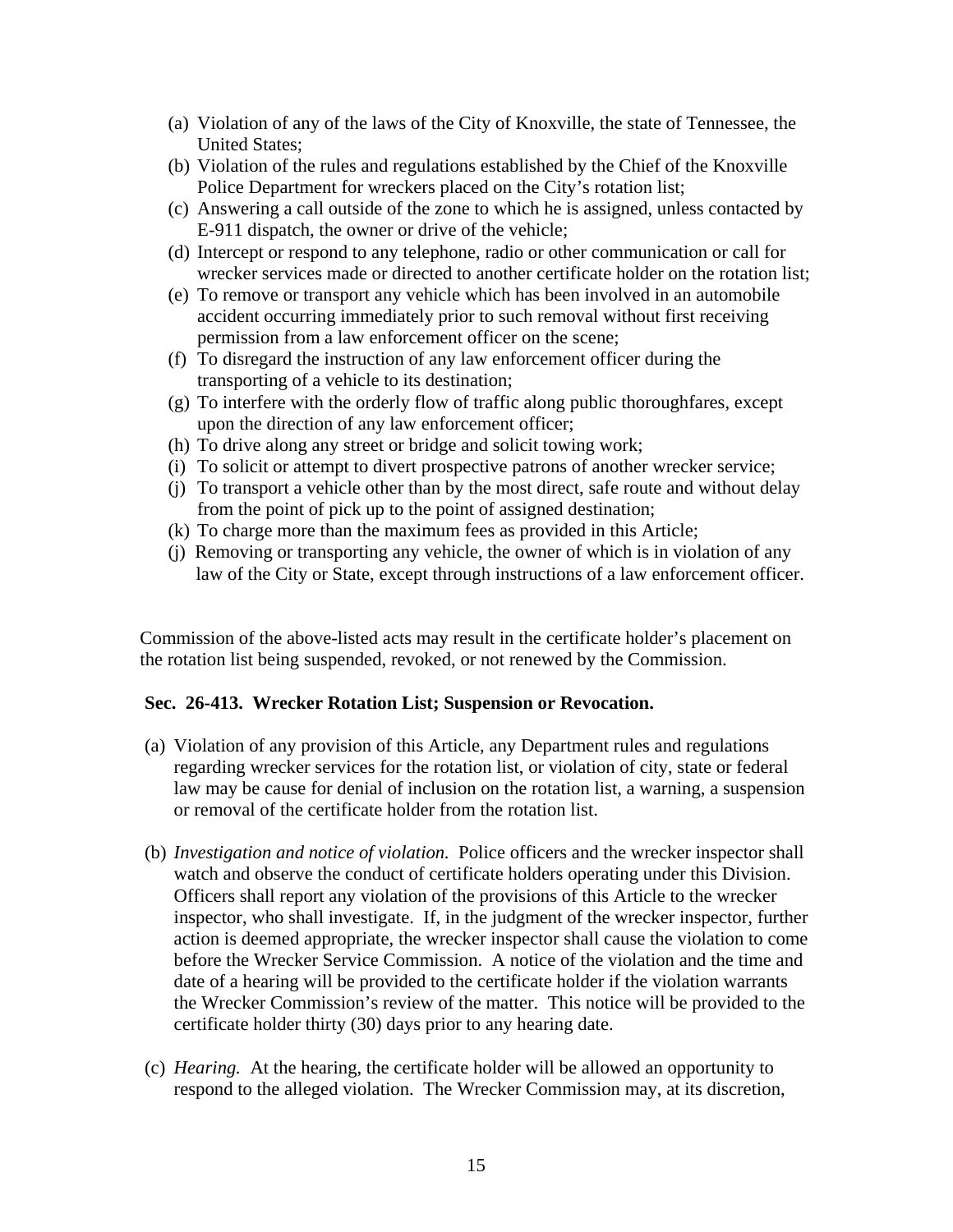adopt rules of procedure for conduct of the hearing. At the conclusion of the hearing, the Wrecker Commission, by majority vote, shall determine whether a violation of this Article has occurred and the appropriate disposition thereof. In the case of an applicant appealing the denial of placement on the rotation list, the Wrecker Commission shall make a determination as to the whether the denial was appropriate under the circumstances.

- (d) *Reinstatement after Suspension.* Wrecker inspector may reinstate a suspended certificate holder to the rotation list upon written application after the period of suspension has elapsed and after the wrecker inspector has verified that the certificate holder is in full compliance with all regulations of this Division. Reinstatement to the rotation list shall be conditioned upon the payment of a reinstatement fee of \$100.00 dollars.
- (e) *Emergency Suspension.* If any violations of the regulations of the Knoxville Police Department or this Division are deemed by the Chief of the Knoxville Police Department and the chairman of the Wrecker Commission to be of such a nature as to endanger public safety, the certificate holder shall be immediately suspended from the rotation list, then provided written notice pursuant to the provisions contained in subsection 26-413(b) above. In the absence of a chairman of the Wrecker Commission, the director of law has the authority to act.

# **Sec. 26-414 - 26-430. Reserved.**

# **DIVISION IV. WRECKER SERVICE COMMISSION**

**Sec. 26-500. Composition.** There is hereby established a wrecker service commission ("commission") composed of the wrecker inspector, a representative from the fleet management department, three (3) consumer representatives appointed by the mayor and approved by council. The internal auditor for city council shall serve on the commission in an ex officio nonvoting capacity. A representative from the city law department shall be assigned by the law director to serve the commission in an advisory capacity.

**Sec. 26-501. Terms of Commission Members.** The members of the commission shall serve two-year terms or until replaced, whichever occurs first, without limitation of the number of terms a member can serve. The mayor shall designate those persons to serve as the representative of the fleet management department and as the consumer representatives. All designees shall be confirmed by resolution of the city council. The wrecker inspector shall be designated by the chief of police.

#### **Sec. 26-502. Powers and Duties of Commission.**

(a) The commission shall serve in an advisory capacity to the city council, mayor and the department and shall have such other authority as provided herein or as otherwise empowered by the city council.